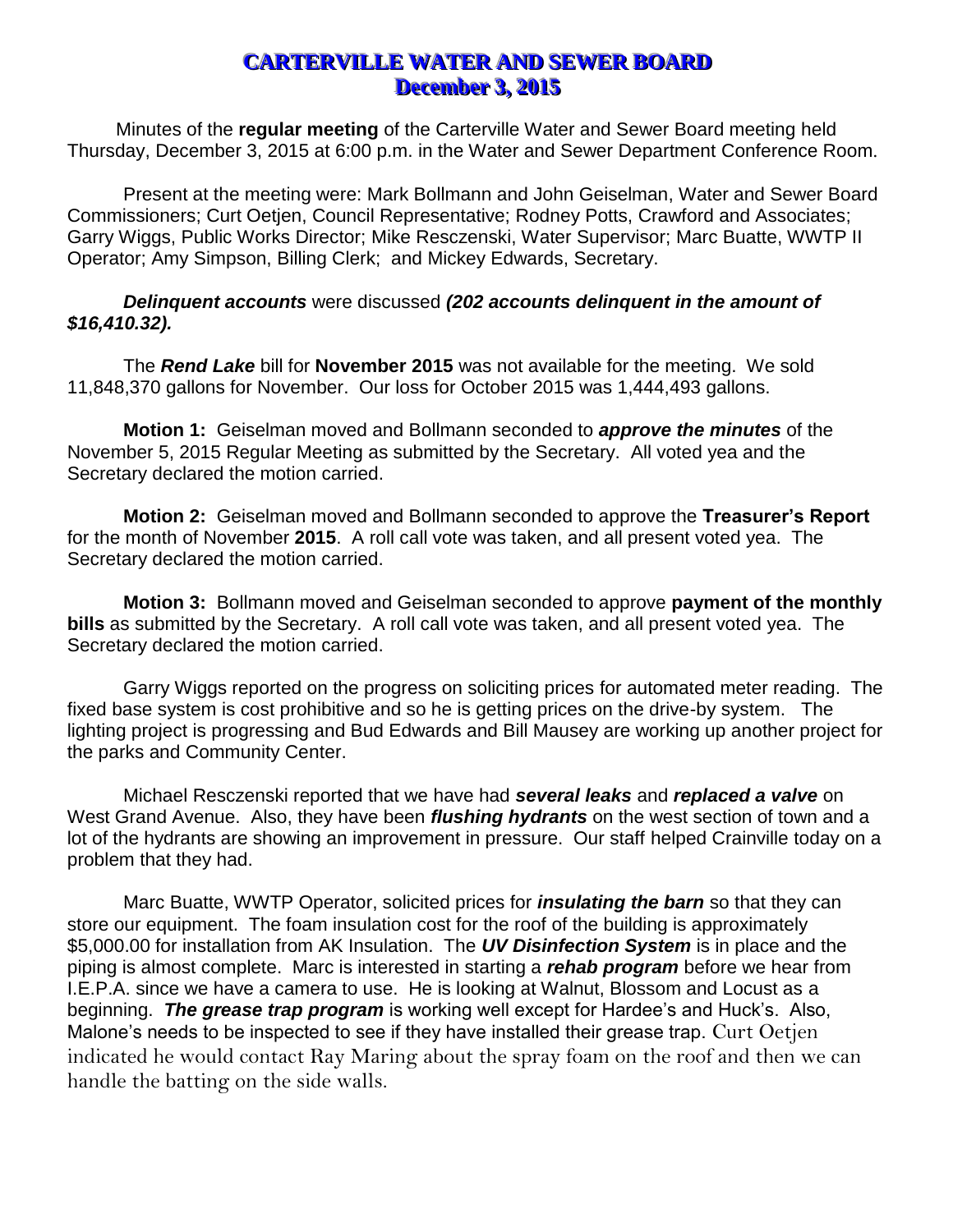Carterville Water and Sewer Board Thursday, December 3, 2015 Page 2

Rodney Potts reported on the *UV Disinfection System* completion and introduced bills that need to be paid on this project. We still need to do the tie in and we may have to rent a trash pump when we get our piping finished on the west side so we can keep the water off of us while we are connecting. *Enaqua* fabricated the weir at the wrong end of the equipment and they are going to redo the weir at their expense. They are trying to complete this project by Christmas. They have been notified that they are past their completion date of November 15, 2015 and may be negotiating with them for installation of the bar screen.

**Motion 4:** Geiselman moved and Bollmann seconded to pay the bill to Enaqua for the *UV Disinfection System* in the amount of \$76,470.60 less the \$4,625.00 freight charges. (This will leave a 10% retainage for startup and any repairs). A roll call vote was taken, and all present voted yea. The Secretary declared the motion carried.

**Motion 5:** Geiselman moved and Bollmann seconded to pay the following invoices for the *UV Disinfection System*:

Haier Plumbing **Pay Estimate No. 1** \$74,235.60 Crawford & Associates Resident Engineering \$16,972.00 A roll call vote was taken, and all present voted yea. The Secretary declared the motion carried.

The *Bar Screen* installation may be completed by Haier Plumbing while they are on site.

The *Inflow/Infiltration Plan* is being evaluated again and Rodney and Marc will be working on locating areas where we can begin our rehabilitation. Oetjen indicated that if there are problems with storm sewers while we are working on our lines, the City can be asked to pay for that portion.

The *Valley Drive Lift Station* is complete except for cleanup.

**The Interceptor Sewer** (Mott Excavating) needs cleanup and the streets are in terrible shape because of this construction.

**Bishop/Kovach** need to be sent a letter giving a deadline of 45 days for connection to our system. The connections are ready and they have not completed any paperwork or connected.

**Motion 6:** Bollmann moved and Geiselman seconded to notify *Mike Bishop and Mike Kovach* that they have 45 days to connect their services to Carterville and then put this on the February, 2016 agenda for further action. A roll call vote was taken, and all present voted yea. The Secretary declared the motion carried.

Dean Bush Construction will begin the work on the *Refuge line* next week. Mike Resczenski stated that we should install a valve on Pin Oak for future use.